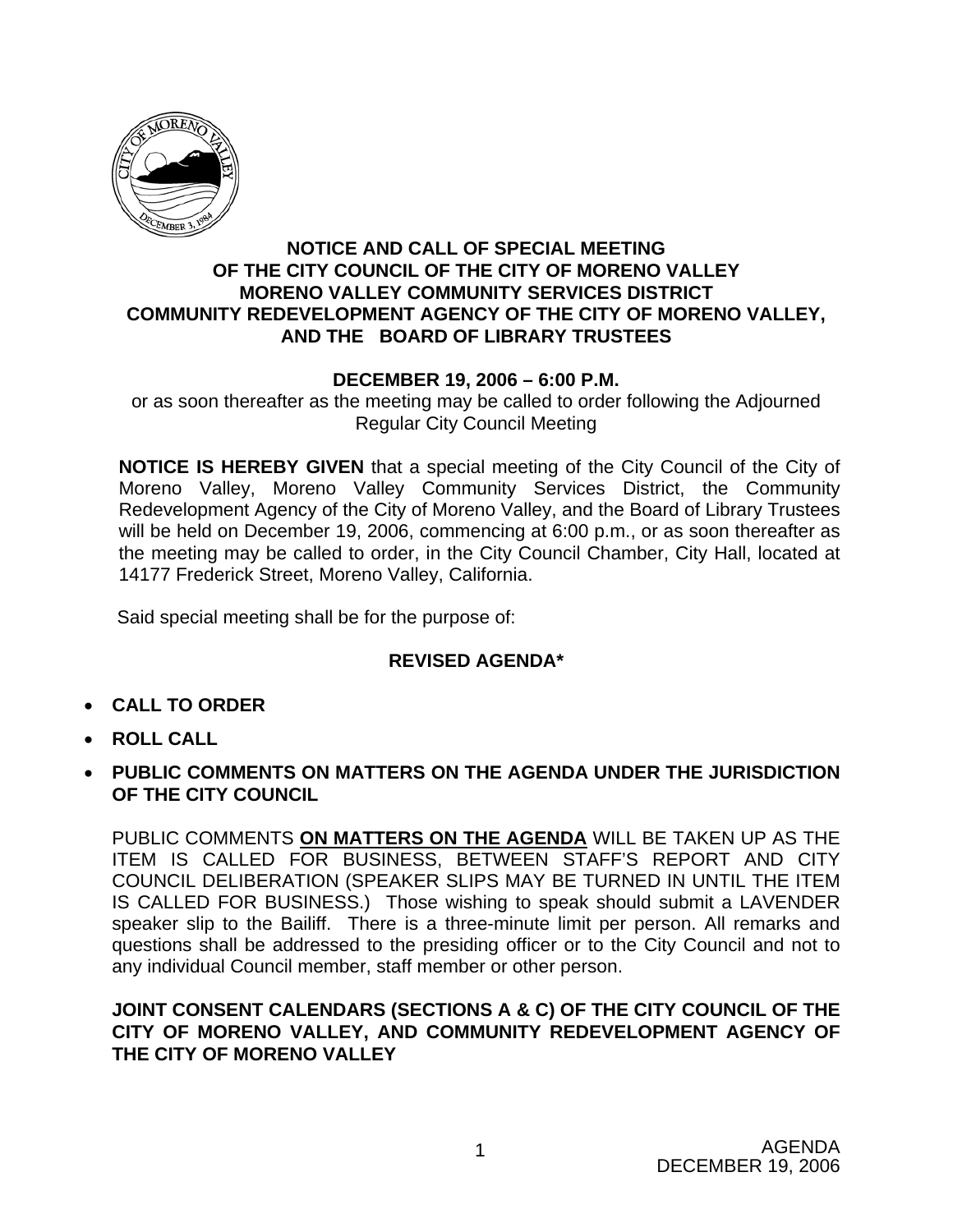All items listed under the Consent Calendars, Sections A & C, are considered to be routine and non-controversial, and may be enacted by one motion unless a member of the City Council or Community Redevelopment Agency requests that an item be removed for separate action. The motion to adopt the Consent Calendars is deemed to be a separate motion by each Agency and shall be so recorded by the City Clerk. Items withdrawn for report/discussion will be heard before Reports section.

# **A. CONSENT CALENDAR** - **CITY COUNCIL**

- A1. ACCEPTANCE OF THE ANNUAL PROGRESS REPORT ON IMPLEMENTATION OF THE CITY OF MORENO VALLEY HOUSING ELEMENT FOR 2005 – 06 (Report of: Economic Development Department) Recommendation:
	- 1. Accept the Annual Progress Report on Implementation of the City of Moreno Valley Housing Element for 2005-06 and approve its submittal to the State of California Department of Housing and Community Development (HCD); and
	- 2. Adopt Resolution No. 2006-139, accepting the Annual Progress Report on Implementation of the City of Moreno Valley Housing Element for 2005-06 in accordance with Government Code Section 65400.

Resolution No. 2006-139

A Resolution of the City Council of the City of Moreno Valley Accepting the Annual Progress Report on Implementation of City of Moreno Valley Housing Element for 2005-06 to State of California Department of Housing and Community Development

- A2. OFFICE OF TRAFFIC SAFETY (OTS), GRANT FUNDING OPPORTUNITY (Report of: Police Department) Recommendation:
	- 1) Approve the grant application and authorize acceptance (if granted) of the California Office of Traffic Safety 2007 "Click It or Ticket" campaign in the amount of \$64,076. Staff anticipates OTS will award the grant as it has for the last several years. OTS grant funding will allow the MVPD to provide directed enforcement during the statewide campaign beginning on May 14, 2007, through June 3, 2007. This campaign will coincide with the Memorial Day Holiday period next year and will be related to seatbelt and child safety seat usage.
- A3. APPROVE CONTINUING APPROPRIATIONS AND BUDGET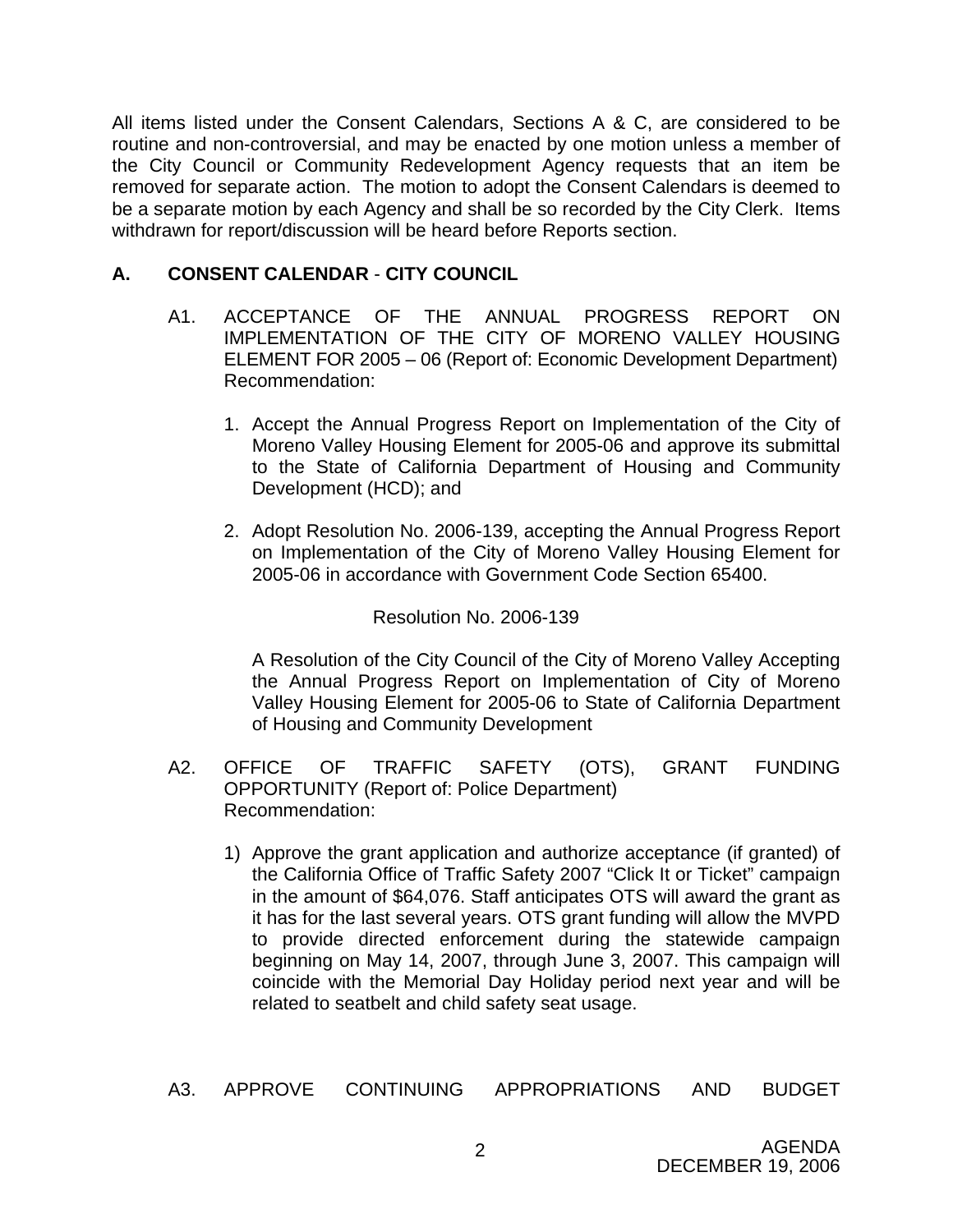ADJUSTMENTS/CORRECTIONS FOR FY 2006-07 AND FINAL BUDGET ADJUSTMENTS FOR FY 2005-06 (Report of: Finance Department) Recommendation: Approve the continuing appropriations for FY 2006-07 as presented on Attachment "A", the budget adjustments/corrections to the FY 2006-07 Budget as presented on Attachment "B" and the final budget adjustments to the FY 2005-06 Budget as presented on Attachment "C".

## **C. CONSENT CALENDAR** - **COMMUNITY REDEVELOPMENT AGENCY**

- C1. ACCEPTANCE OF THE REDEVELOPMENT AGENCY'S FISCAL YEAR 2005-2006 ANNUAL REPORT TO THE STATE CONTROLLER AND RESOLUTION FOR THE LOW AND MODERATE INCOME HOUSING FUND (Report of: Economic Development Department) Recommendation:
	- 1. Accept the Redevelopment Agency's Annual Report for fiscal year 2005-2006 and approve its submittal to the California State Controller; and
	- 2. Adopt Resolution No. RDA 2006-08, verifying the establishment and appropriate use of the Low and Moderate Income Housing Fund in accordance with Section 33334.3 (d) of the Health and Safety Code.

#### Resolution No. RDA 2006-08

A Resolution of the Community Redevelopment Agency of the City of Moreno Valley, Verifying the Establishment and Appropriate Use of the Low and Moderate Income Housing Fund Pursuant to California to California Health and Safety Code 33334.3 (d) for Fiscal Year 2005- 2006

## **F. ITEMS REMOVED FROM CONSENT CALENDARS FOR DISCUSSION OR SEPARATE ACTION**

#### **G. REPORTS**

- G1. RECOMMENDATIONS FOR CONSTRUCTING A NEW LIBRARY (Report of: Finance Department) Recommendation: That the City Council consider the following recommendations, and determine which items it wants staff to bring back for Council action at the January 9, 2007 Regular City Council Meeting:
	- 1. Approve Option 1: a 38,777 square foot Phase 1 library building on the Civic Center site with an estimated cost of \$22 million;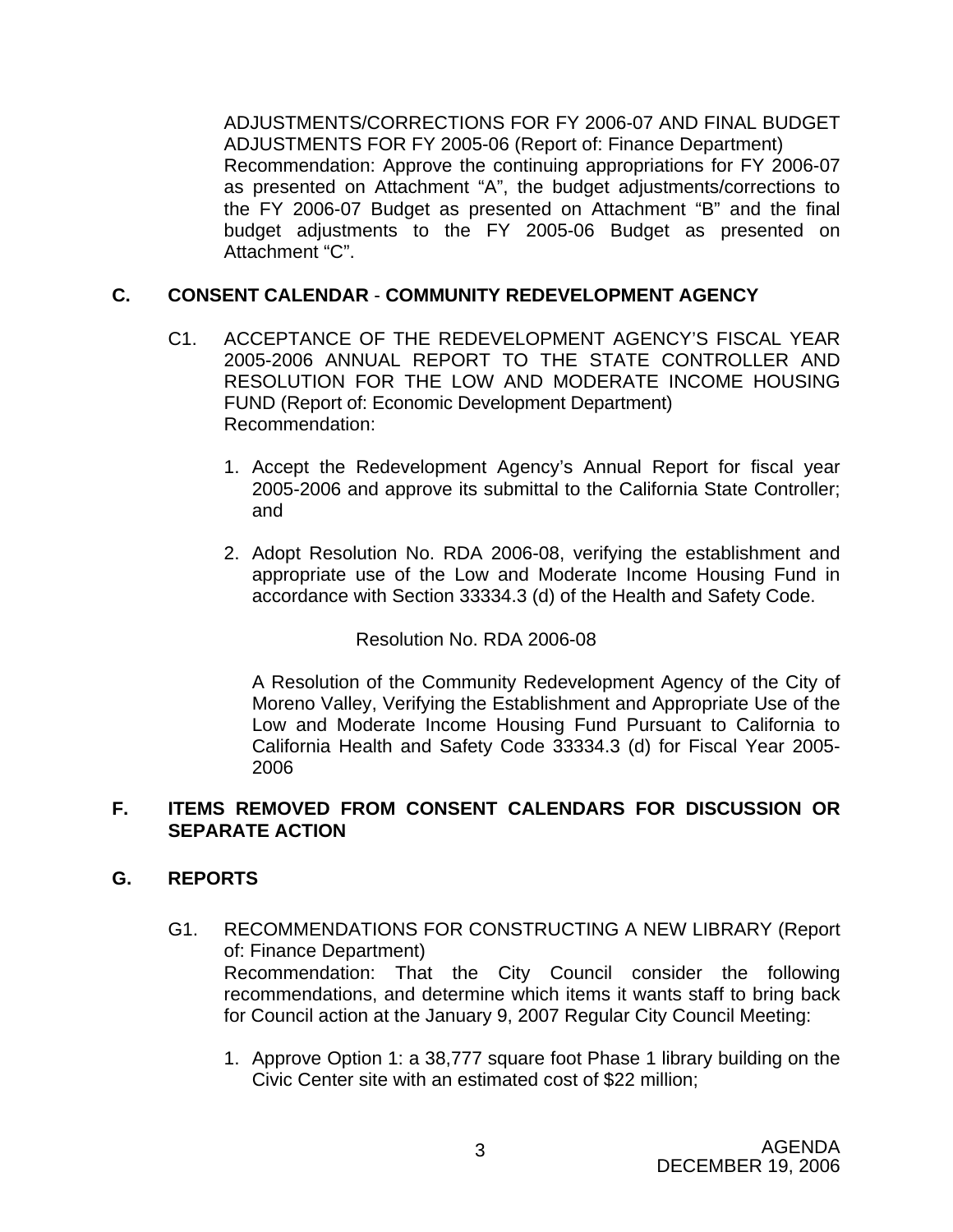- 2. Approve the Option 1: Phase 1 Financing Plan, including provisional approval for the issuance of long-term debt as identified in the Fiscal Impact Section of the report;
- 3. Approve the development of a Library Facilities Master Plan;
- 4. Approve a professional services agreement with Nancy Martin to spearhead outreach and fundraising efforts, including the formation of a 501(c)(3) non-profit organization for Moreno Valley;
- 5. Approve the application for an HCD grant and using it for the construction of the new library; and
- 6. Direct staff to pursue an increase in the City's Transient Occupancy Tax.
- G2. ARTS COMMISSION (Report of: Mayor Flickinger) (Oral Presentation/No written materials provided)
- G3. ALTERNATIVES FOR THE REMOVAL OF THE RAISED MEDIAN ON FREDERICK STREET, SOUTH OF ALESSANDRO BOULEVARD (Report of: Public Works Department) Recommendation: Review the alternatives for removal of the raised median on Frederick Street south of Alessandro Boulevard.
- G4. ACCEPTANCE OF GRANT MONIES FROM THE CALIFORNIA DEPARTMENT OF EDUCATION, AFTER SCHOOL PARTNERSHIPS OFFICE, FOR THE AFTER SCHOOL EDUCATION AND SAFETY (ASES) PROGRAM (Report of: Parks and Recreation Department) (Material not available at time of printing; to be provided under separate cover.)**\***